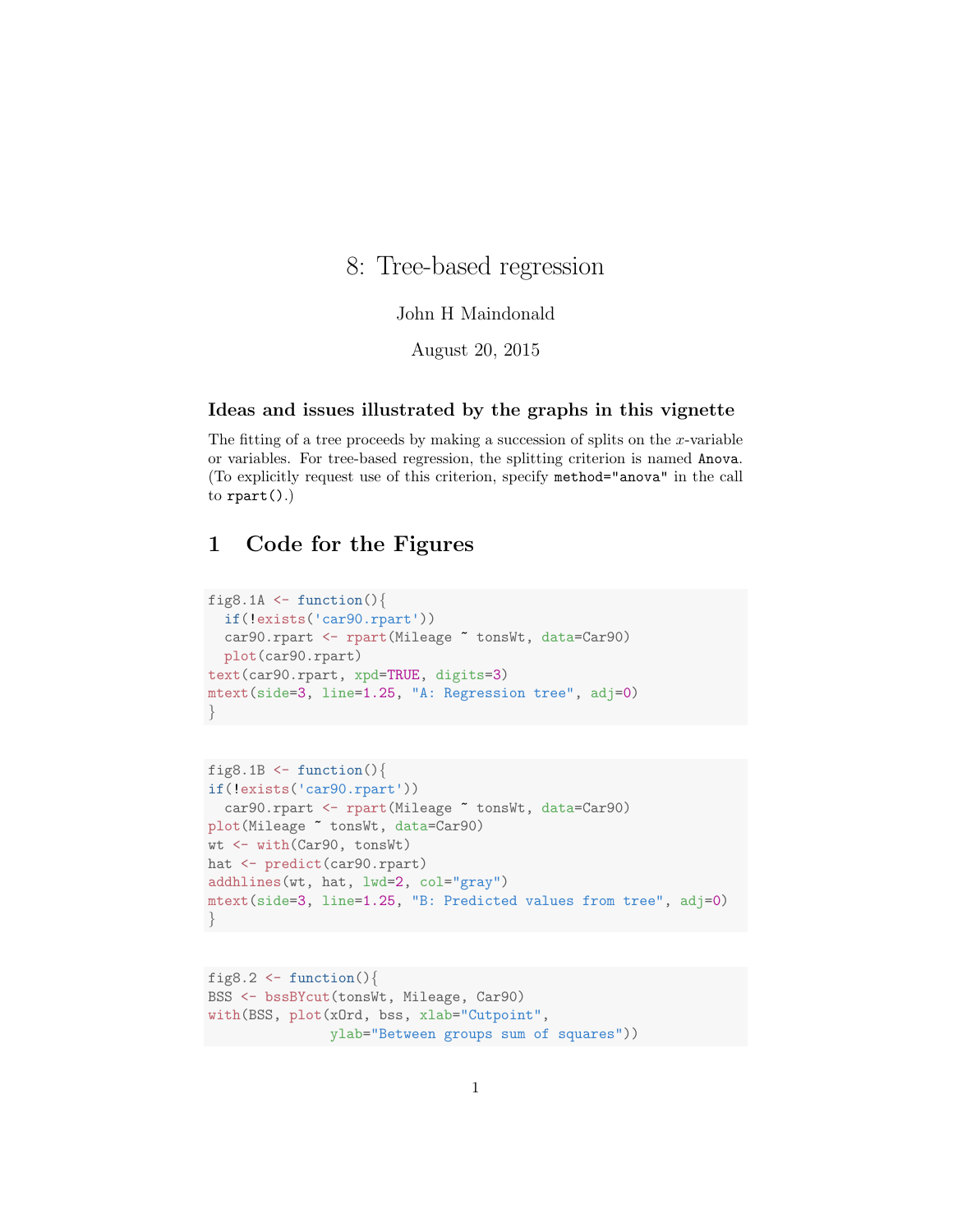```
abline(v=1.218, lty=2)
}
```

```
fig8.3A \leftarrow function(){
opar <- par(mar=c(4,4,2.6,1.6))
if(!exists('car90x.rpart'))
  car90x.rpart <- rpart(Mileage ~ tonsWt, data=Car90,
                         minbucket=5, minsplit=10,
                         cp=0.001)
plot(car90x.rpart, uniform=TRUE)
text(car90x.rpart, digits=3, xpd=TRUE)
mtext(side=3, line=0.75, "A: Decision tree", adj=0)
par(opar)
}
```

```
opar \leq par(mar=c(4,4,2.6,1.6))
fig8.3B \leftarrow function(){
if(!exists('car90x.rpart'))
  car90x.rpart <- rpart(Mileage ~ tonsWt, data=Car90,
                         minbucket=5, minsplit=10,
                         cp=0.001)
plot(Mileage ~ tonsWt, data=Car90)
hat <- predict(car90x.rpart)
wt <- with(Car90, tonsWt)
addhlines(wt, hat, lwd=2, col="gray")
mtext(side=3, line=0.75, "B: Mileage vs tonsWt", adj=0)
par(opar)
}
```

```
fig8.4 \leftarrow function(){
if(!exists('car90x.rpart'))
  car90x.rpart <- rpart(Mileage ~ tonsWt, data=Car90,
                          minbucket=5, minsplit=10,
                          cp=0.001)
plotcp(car90x.rpart)
}
```

```
fig8.5 \le function(){
if(!exists('car90.rf'))
 car90.rf <- randomForest(Mileage "tonsWt,
                        data=Car90)
```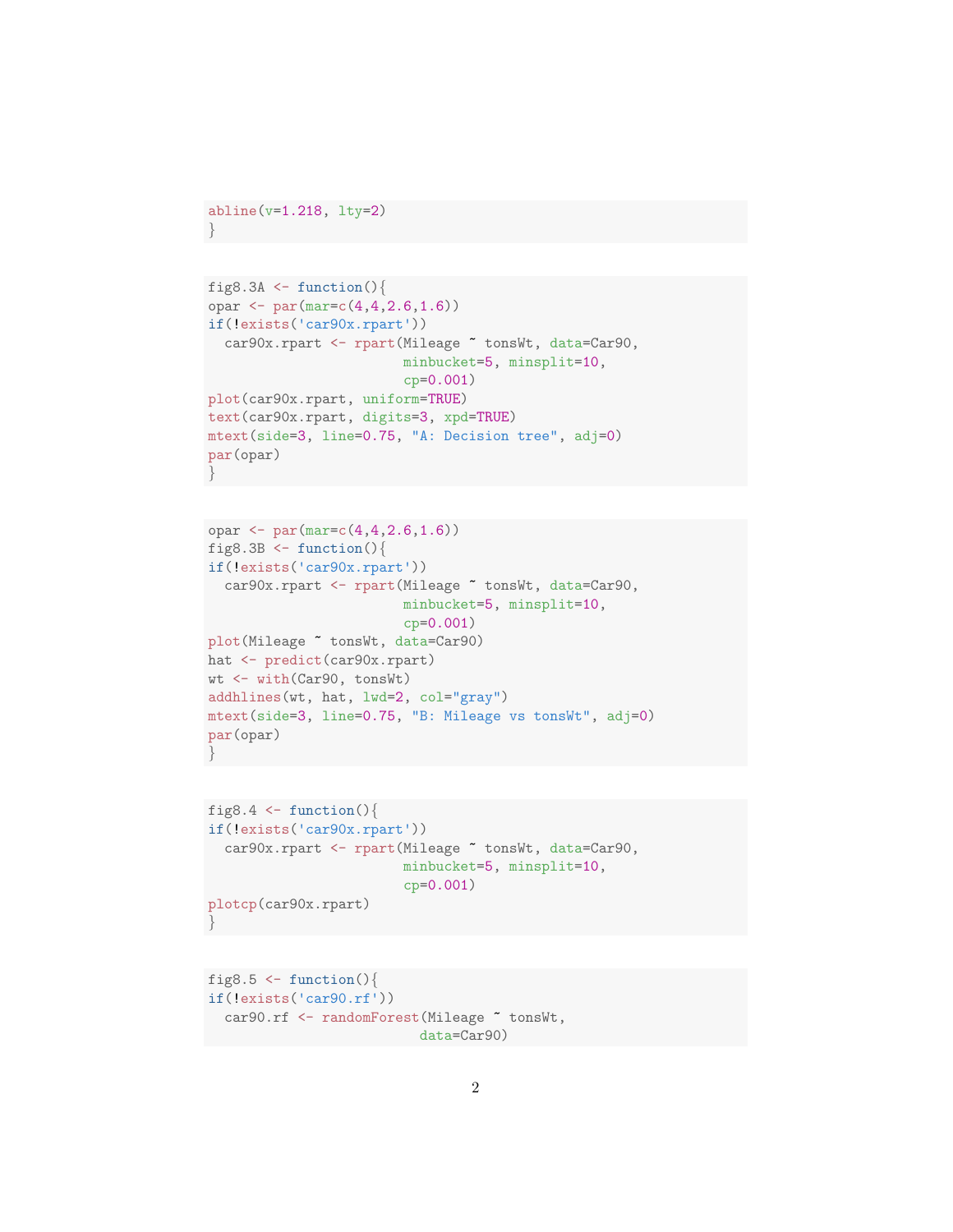```
plot(Mileage ~ tonsWt, data=Car90, type="n")
with(Car90, points(Mileage ~ tonsWt, cex=0.8))
hat <- predict(car90.rf)
with(Car90, points(hat ~ tonsWt, pch="-"))
}
```

```
fig8.6 \leftarrow function(){
ran <- range(errsmat)
at \le round(ran+c(0.02,-0.02)*diff(ran),2)
lis <- list(limits=ran, at=at, labels=format(at, digits=2))
lims=list(lis,lis,lis,lis,lis,lis)
library(lattice)
splom(errsmat,
      pscales=lims,
      par.settings=simpleTheme(cex=0.75),
      col=adjustcolor("black", alpha=0.5),
      panel = function(x, y, ...){lpoints(x,y,...)
      panel.abline(0,1,col="gray")}
)
}
```
### 2 Show the Figures

```
pkgs <- c("rpart","mgcv","randomForest","gamclass")
z <- sapply(pkgs, require, character.only=TRUE, warn.conflicts=FALSE)
if(any(!z))notAvail <- paste(names(z)[!z], collapse=", ")
  print(paste("The following packages should be installed:", notAvail))
}
```

```
if(!exists('Car90'))
Car90 <- na.omit(car90[, c("Mileage","Weight")])
## Express weight in metric tonnes
Car90 <- within(Car90, tonsWt <- Weight/2240)
```

```
getmeuse <- function(){
if(require('sp', quietly=TRUE)){
data("meuse", package="sp", envir = environment())
meuse <- within(meuse, {levels(soil) <- c("1","2","2")
```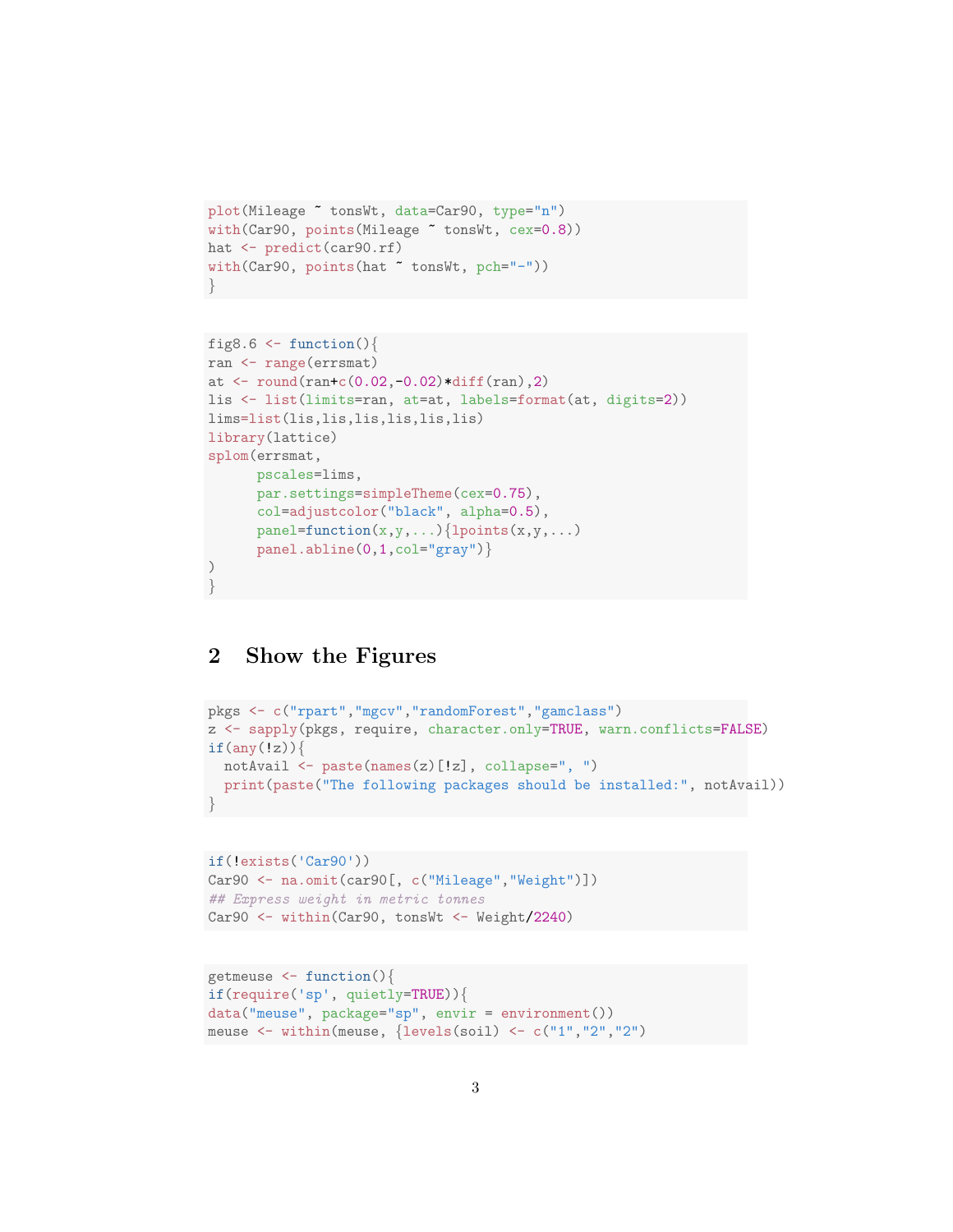```
ffreq <- as.numeric(ffreq)
                        loglead <- log(lead)
                        })
invisible(meuse)
} else if(!exists("meuse"))
 print("Dataset 'meuse' was not found, get from package 'sp'")
}
```

```
cfRF \le function(nrep=50){
form1 \leftarrow \tilde{ } dist + elev + soil + ffreq
form3 <- \tilde{ } s(dist, k=3) + s(elev, k=3) + soil +ffreq
form3x <- \tilde{ } s(dist, k=3) + s(elev,k=3) + s(x, k=3) + soil+ffreq
form8x \leftarrow \sim s(dist, k=8) + s(elev, k=8) + s(x, k=8) + soil+ffreq
formlist <- list("Hybrid1"=form1, "Hybrid3"=form3,
                  "Hybrid3x"=form3x, "Hybrid8x"=form8x)
## ----rfgam-setup----
rfVars <- c("dist", "elev", "soil", "ffreq", "x", "y")
errsmat <- matrix(0, nrep, length(formlist)+2)
dimnames(errsmat)[[2]] <- c(names(formlist), "rfTest", "rfOOB")
n <- 95
for(i in 1:nrep){
sub <- sample(1:nrow(meuse), n)
meuseOut <- meuse[-sub,]
meuseIn <- meuse[sub,]
errsmat[i, ] <- gamRF(formlist=formlist, yvar="loglead",
                       rfVars=rfVars,
                       data=meuseIn, newdata=meuseOut,
                       printit=FALSE)
}
invisible(errsmat)
}
```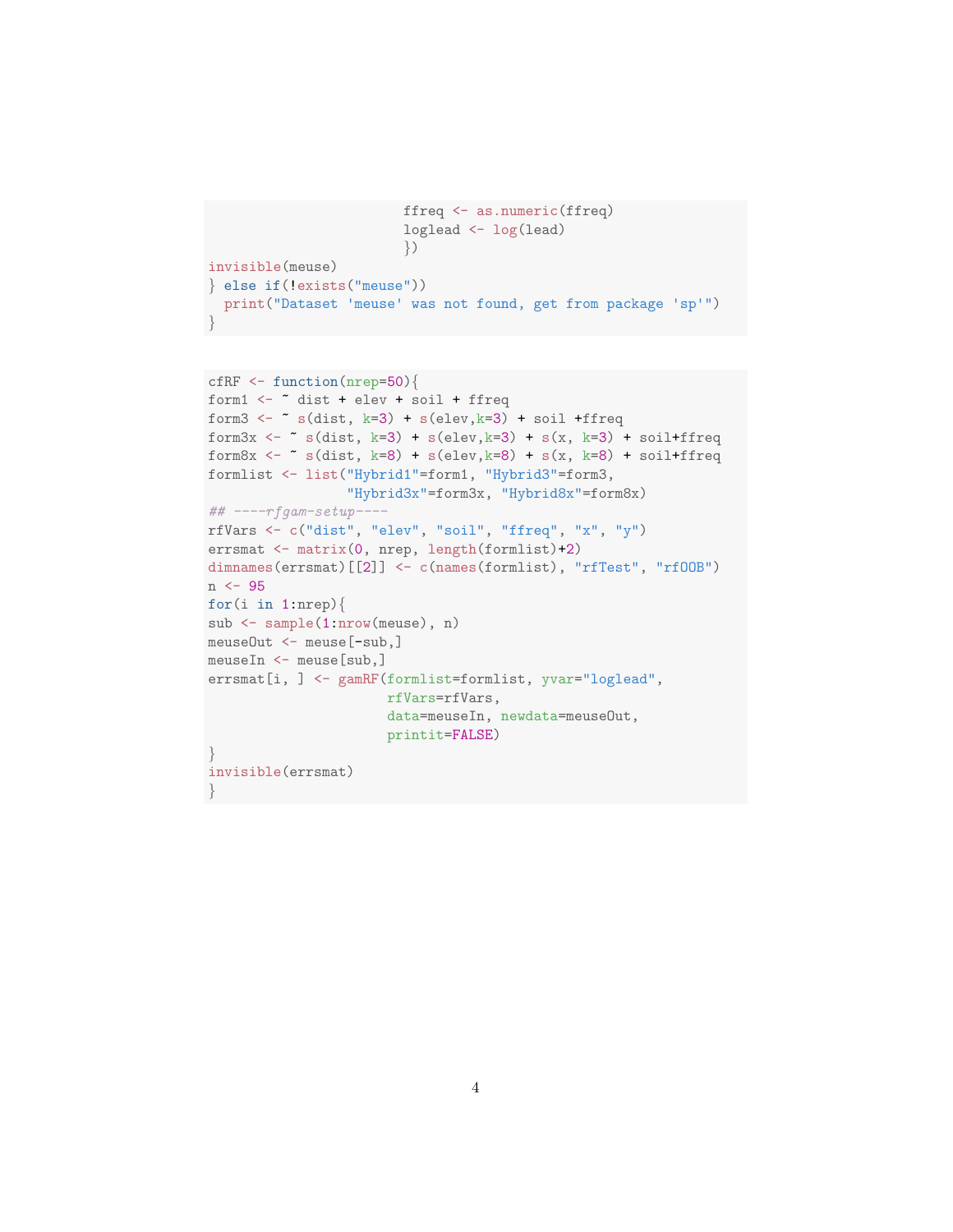

Figure 1: Regression tree for predicting Mileage given Weight. At each node, observations for which the criterion is satisfied take the branch to the left. Thus at the first node, tonsWt≥1.218 chooses the branch to the left, while tonsWt<1.218 chooses the branch to the right. Panel B plots Mileage versus tonsWt, with fitted values from the rpart model shown as horizontal grey lines.



Figure 2: Between group sum of squares for Mileage, as a function of the value of tonsWt at which the split is made. The choice  $c = 1.218$  maximizes the between groups sum of squares.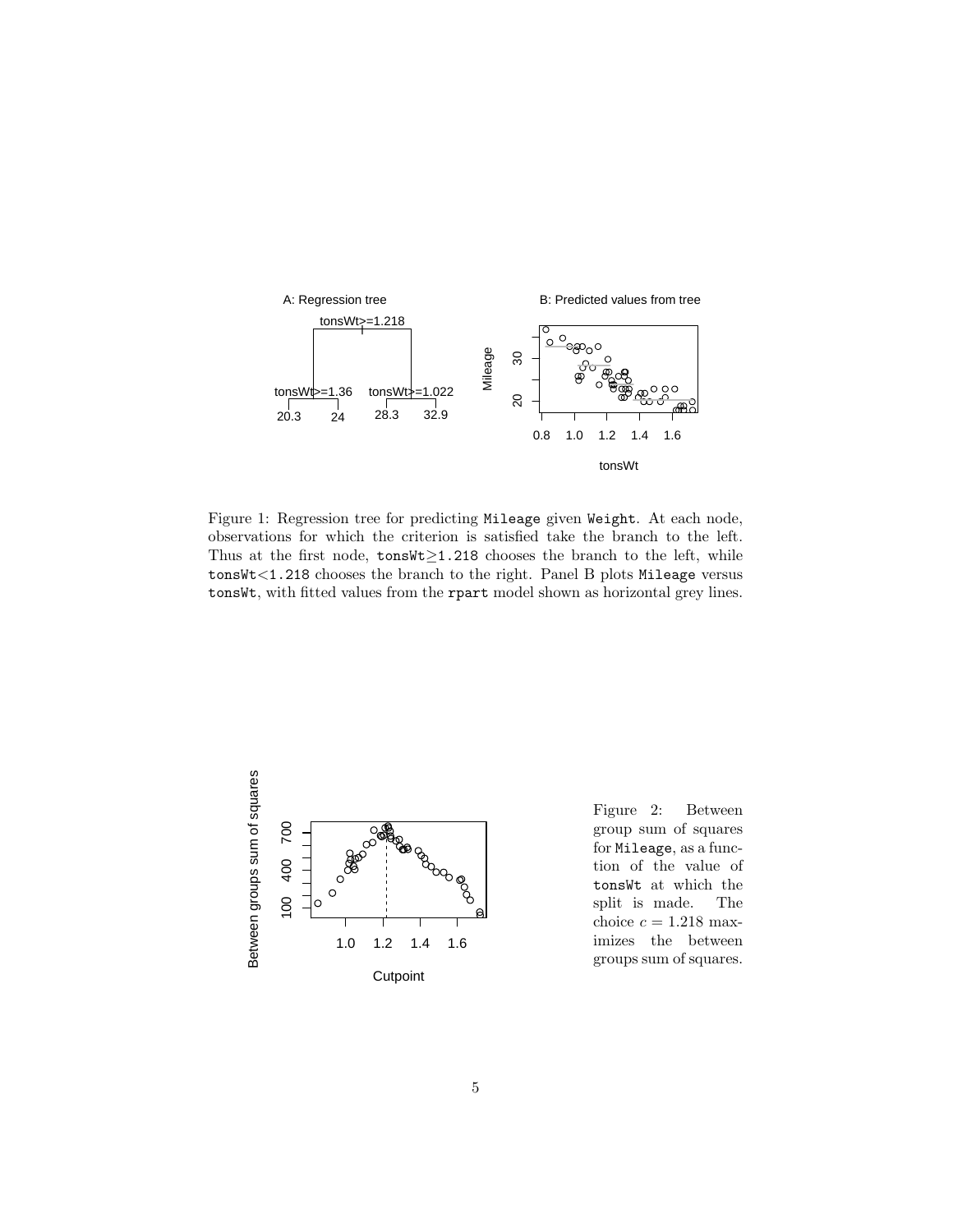

Figure 3: For the decision tree to which these panels relate, the minimum number at each terminal leaf (minbucket) has been reduced (from 10) to 5, the minimum number to allow further splitting (minsplit) has been reduced (from 20) to 10, and the complexity parameter has been reduced to cp = 0.001 .



Figure 4: Change in cross-validated error rate, relative to baseline error, with successive splits. Because of the random element that arises from the crossvalidation, the tree that is fitted and the pattern of change of cross-validated error will commonly change from one run to the next.